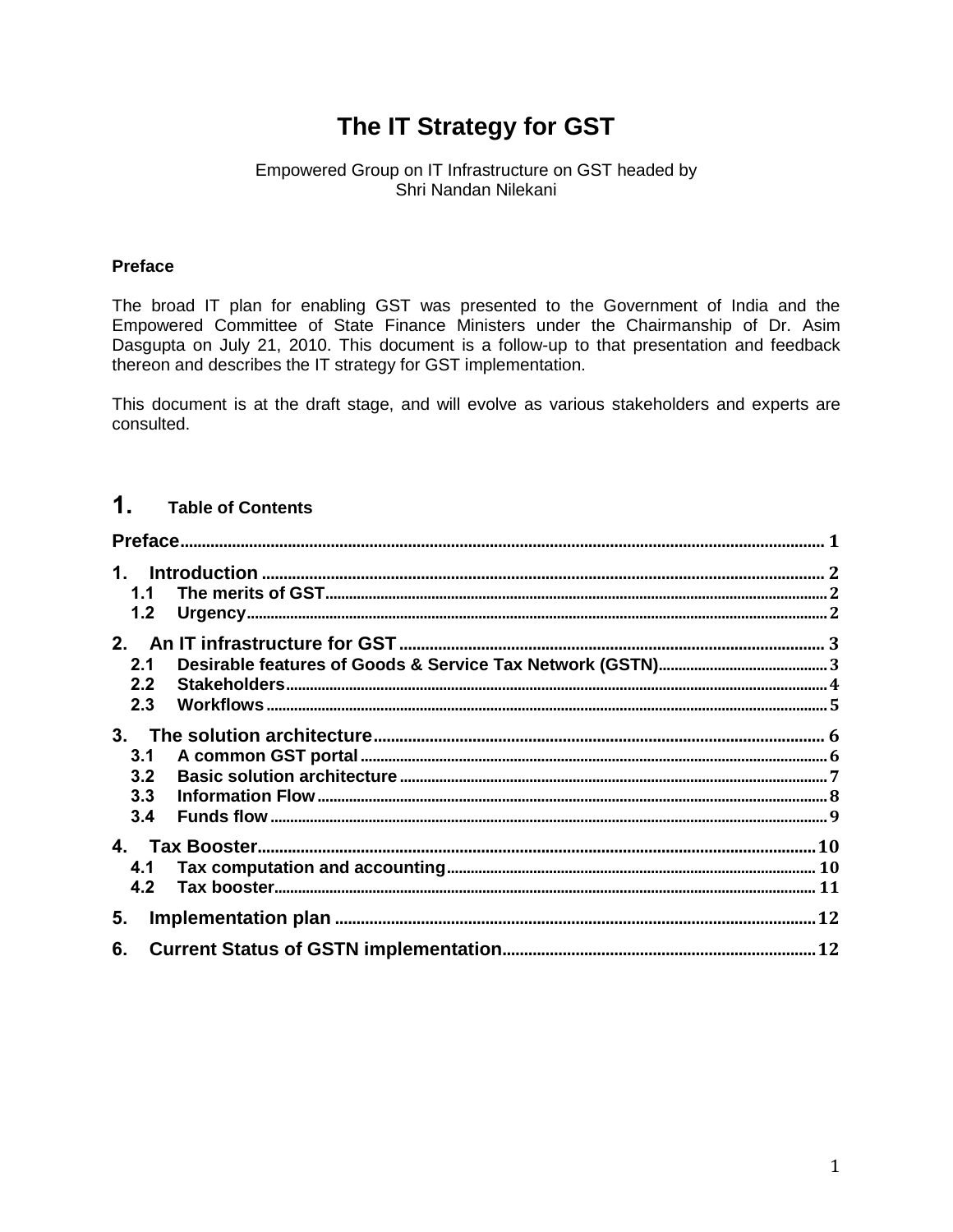#### **1. Introduction**

#### **1.1 The merits of GST**

GST will bring about a change in the tax system by redistributing the burden of taxation equitably between manufacturing and services. GST will enable broadening of the tax base, which will further result in reduction in effective rate of tax. It will reduce distortions by applying the destination principle for levy of taxes. It will foster a common market across the country, reduce compliance costs and promote exports. It can provide a fiscal base for local bodies to enable them to fulfill their obligations. It will facilitate investment decisions being made on purely economic concerns independent of tax considerations.

## **1.2 Urgency**

The broad framework of GST is now clear, with the model being approved by the Government of India and Empowered Committee of State Finance Ministers. The GST will be a dual tax with both Central and State GST component levied on the same base. The IGST framework will be used for goods and services that are exported across state boundaries. Thus, all goods and services, barring a few exceptions, will be brought into the GST base. For reasons of simplicity for the taxpayer, ease of tax administration, and bringing about a national common market, a common PAN-based taxpayer ID, a common return, and a common challan for tax payment have been agreed to by all stakeholders.

A number of issues still remain to be resolved. These are presently under the consideration of the Empowered Committee of State Finance Ministers under the Chairmanship of Dr Asim Dasgupta. Such issues include: the rates of taxation, the revenue sharing between States and Centre, and a framework for exemption, thresholds and composition.

On the IT front, there has been consensus that there will be a common portal providing three core services (registration, returns and payments). The broad services framework of the portal has been discussed with the Sub Working group for IT. Various technology issues have been addressed including solution architecture and selection of likely service provider. However many other related issues need to be addressed which are on the critical path for GST going live by April 2011. Some of these issues include incubation, ownership and governance structures, development, deployment, and integration of existing systems, and change management procedures, among others. An update on some of these issues is provided in Section 6 of this document.

Without a well-designed and well-functioning IT system, the benefits of GST will remain elusive. It is important that the design and implementation of the GST IT systems start without any further delay, and consensus is achieved on the unresolved policy issues in the earliest possible timeframe.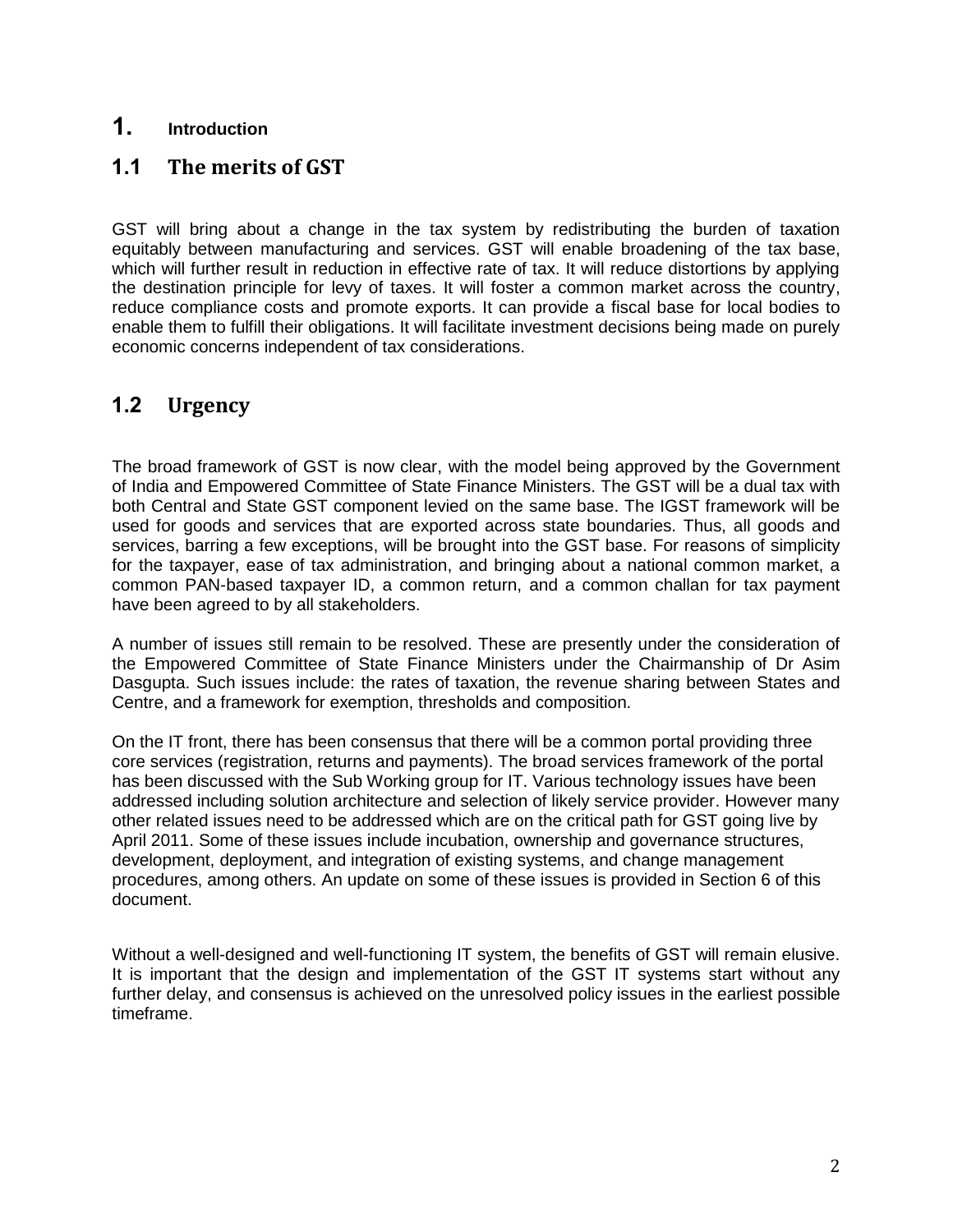#### **2. An IT infrastructure for GST**



**Figure 1: Desirable features of GSTN**

## **2.1 Desirable features of Goods & Service Tax Network (GSTN)**

**Simplicity for taxpayers:** The process of filing of tax returns and payment of tax should be simple and uniform and should be independent of taxpayer's location and size of business. In addition, the compliance process should not place any undue burden on the taxpayer and should be an integral part of his business process.

**Respect autonomy of states:** The design of the IT system should respect the constitutional autonomy of the states. Several business processes will be re-engineered as a new IT system for GST is put into place. There should be no dilution of the autonomy of states as a result of the IT system, or the re-engineering. On the contrary, it should strengthen the autonomy of states. This is a key factor in the design of the IT system presented in the rest of this document.

**Uniformity of policy administration:** The business processes surrounding GST need to be standardized. Uniformity of policy administration across states and centre will lead to a better taxpayer experience, and cut down costs of compliance as well as tax administration.

**Enable digitization and automation of the whole chain:** All the business processes surrounding GST should be automated to the extent possible, and all documents processed electronically. This will lead to faster processing and reconciliation of tax information and enable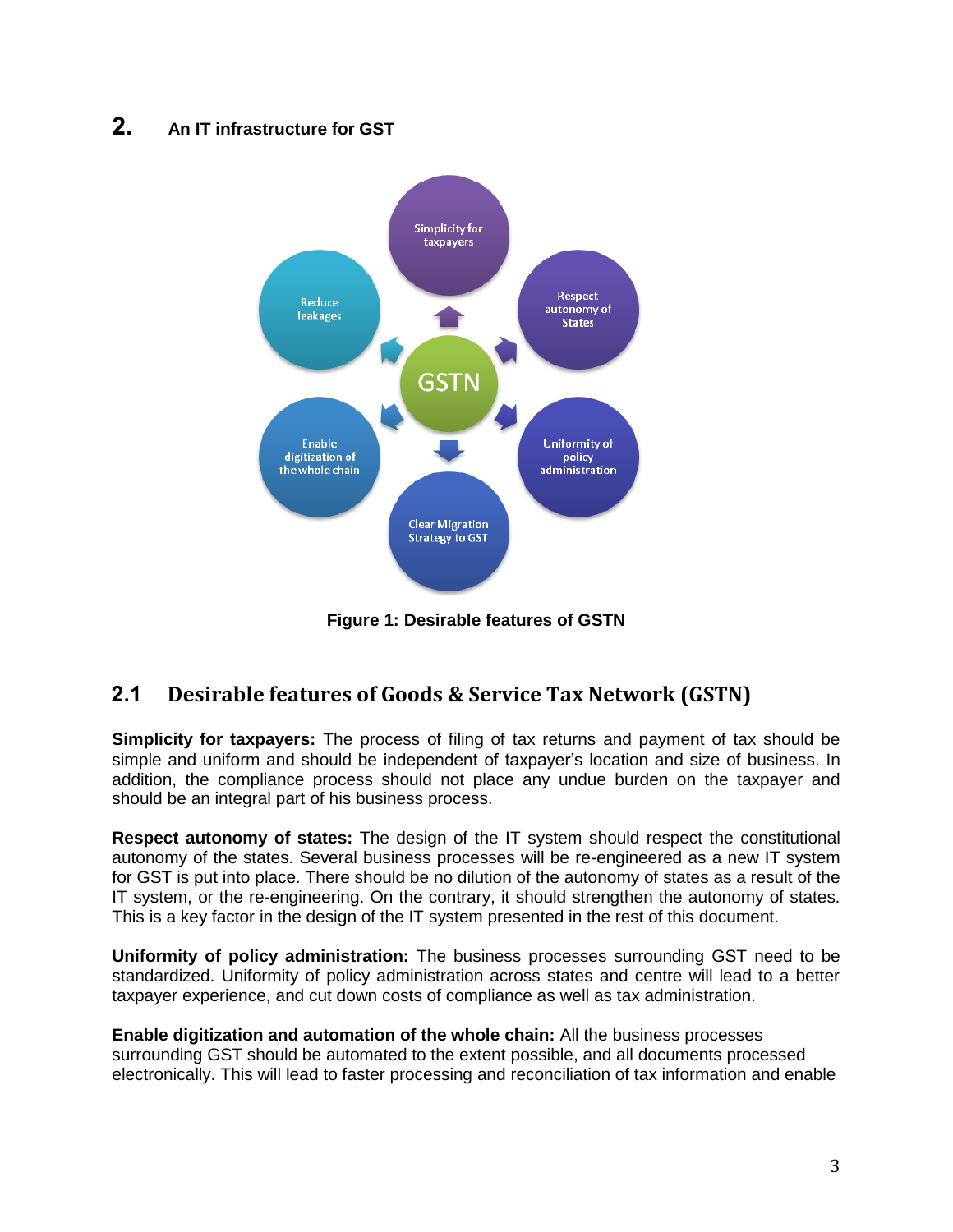risk based scrutiny by tax authorities. For small taxpayers, facilitation centres can be set up to ease the migration.

**Reduce leakages:** A fully electronic GST can dramatically increase tax collections by reducing leakages. Tools such as matching the input tax credit, data mining and pattern detection will deter tax evasion and thus increase collections.

**Leverage existing investments:** Existing IT investments of states should be leveraged. The Mission Mode Project on Commercial Tax should be aligned with the GST implementation going forward.

## **2.2 Stakeholders**

The design of an IT infrastructure should serve all stakeholders and their business processes. The various stakeholders in a GST IT implementation are as follows (Figure 2):



**Small taxpayers:** Much of the economic activity in India is concentrated among small taxpayers. They may not have the skill or the resources to effectively migrate to GST. Thus, adequate preparations must be done to ensure smooth migration for small taxpayers to GST. This includes extensive consultations, setting up of facilitation centres, education and training.

**Corporate taxpayers:** Corporate taxpayers may operate across various states and typically have sophisticated IT systems for accounting, e-filing returns, payments etc. Common file formats and message specifications should be released early to allow IT vendors that provide software to corporate taxpayers to modify and release updated versions with GST support.

**State tax authorities:** The state tax authorities would be responsible for collecting SGST. Common file formats, interfaces, and policy administration will enable accurate and timely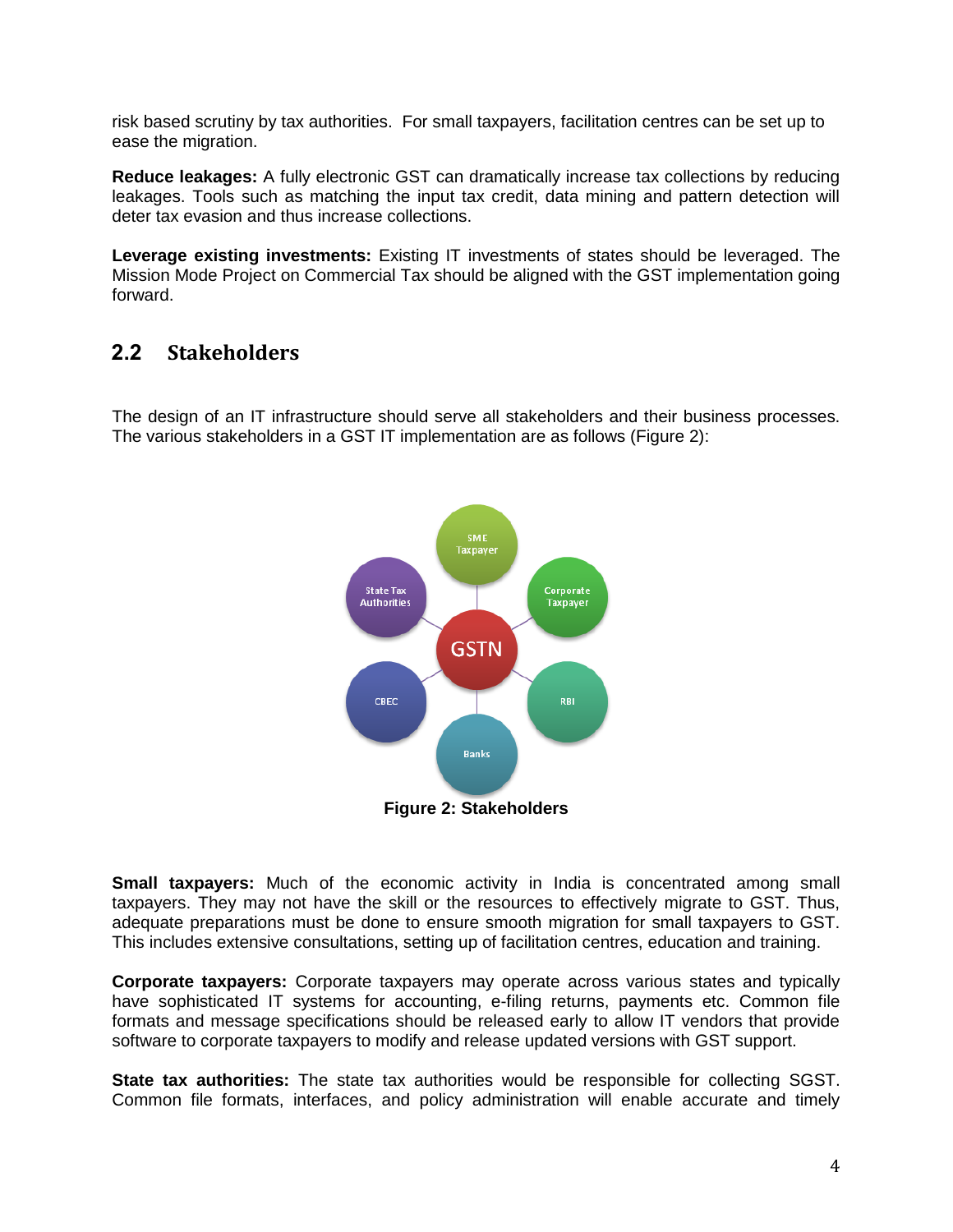assessment, and risk-based investigations resulting in enhanced productivity and revenues.

**CBEC:** CBEC would be responsible for collecting CGST and IGST. Common file formats, interfaces, and policy administration will increase the productivity of CBEC. It will allow for accurate and timely assessment, risk-based investigations and facilitate IGST settlement by Centre at agreed time intervals.

**RBI:** The Reserve Bank of India will facilitate the interface with various banks to facilitate movement of states' and center's funds. The processes of funds settlements and documentary compliance are independent.

**Banks:** Banks will accept duty from the taxpayers and process challans. All tax collections (whether physical or electronic) will happen at bank branches, or through the banks' IT systems. Banks will route the tax collected to the concerned authorities through the RBI channel.

Other Stakeholders include CAG, GSTN, TRPs and facilitation agencies.

#### **2.3 Workflows**

The following three processes constitute the most important workflows of the GST administration and would be covered in the first phase:

**Registration:** A unique ID is necessary to identify each taxpayer. The PAN based ID should be common to both the states and the centre. A common PAN-based taxpayer registration has several benefits including a unified view of taxpayers for all tax authorities. A PAN based registration system has already been implemented in CBEC and several states are also capturing PAN data.

**Returns:** Both, the states and centre require taxpayers to file periodic returns to assess whether the taxpayers have computed, collected, and deposited their taxes correctly. ITC credit can also be verified on the basis of the returns filed and revenues reconciled against challan data from banks.

**Challans:** Challans are the payment instruments used by taxpayers to actually pay their taxes. Challans are deposited at collecting banks and are forwarded by them to the tax administrations.

**IGST:** Under GST, inter-state trade will be leviable to IGST. Under IGST, the tax paid by the selling dealer in the exporting state will be available as ITC to the purchasing dealer in the importing state. This requires verification of ITC claims and transfer of funds from one state to another. Further, in an interstate business to consumer transaction, tax collected in one state has to be transferred to another state as finalized by the business processes. Thus, periodic inter-state settlement is required.

In addition, there are several other workflows such as processing refunds, taxpayer audits, and appeals. It is reiterated that the **core services** envisaged through common portal are limited to registration, payments and returns in the first phase. Other value added services will be added subsequently based on the needs of the Stakeholders. The IT infrastructure should be designed taking into account all stakeholders (Figure 2), and all related workflows (Figure 3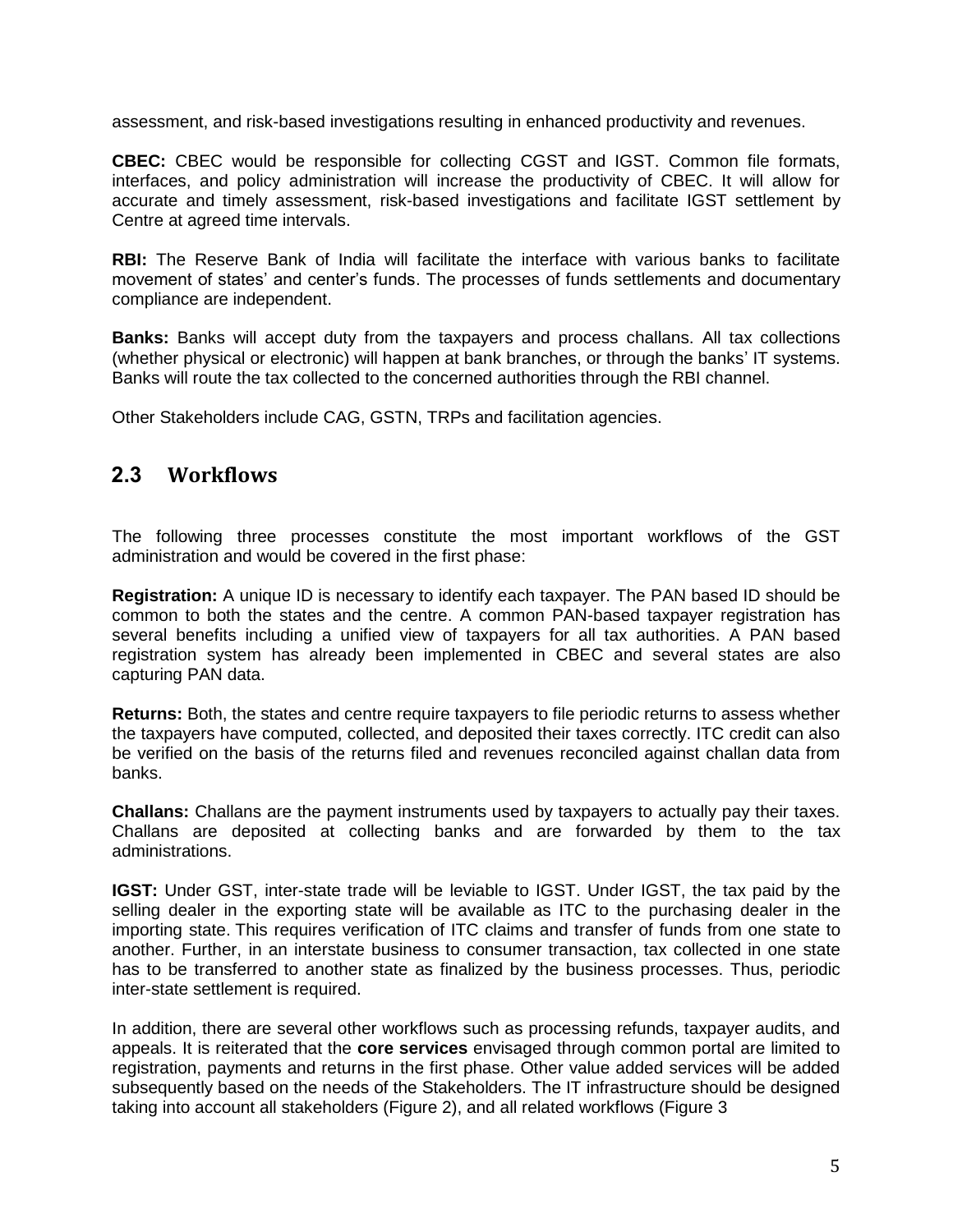

## **3. The solution architecture**

#### **3.1 A common GST portal**

The solution architecture should be designed to meet the design goals for GSTN, described in the previous section. For the purpose of simplicity for taxpayers, uniformity of tax administration, digitization of all documents, and automation of related processes, it is necessary to have:

- 1.Common PAN-based registration
- 2.Common standardized return for all taxes (with different account heads for CGST, SGST, IGST)
- 3.Common standardized challan for all taxes (with different account heads for CGST, SGST, IGST)

Figure 4 shows the solution architecture, the role of the common GST portal, and its connections with other systems.



**Figure 4: Solution Architecture**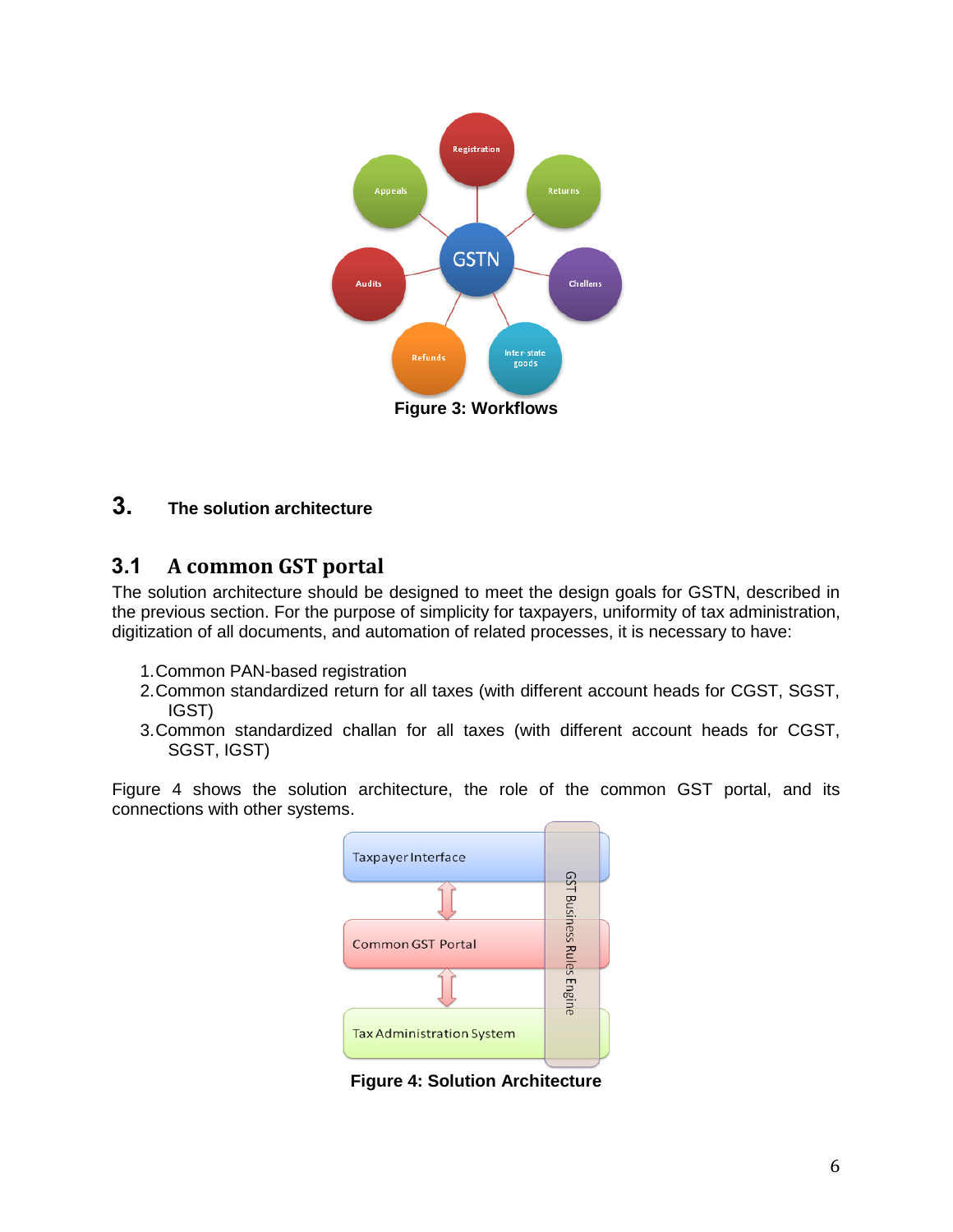A common GST portal, operated by GSTN, is the fastest and most cost-effective way to provide common PAN-based registration, common returns, and common challans for all stakeholders. It can marry the taxpayers standard interface with the varied systems of the tax administrations. Each tax authority will have full flexibility in using this data for in-house automation, integration, and enforcement.

#### **3.2 Basic solution architecture**

Given the need for a common GST portal, the basic solution architecture is as follows:

- 1.Taxpayer files through a standardized taxpayer interface.
- 2.States and CBEC implement tax administration systems for assessments, audits, and enforcement within their domain. This is desirable but not a pre-condition since the GSTN can provide support for states that do not have the necessary IT systems in place.
- 3.The taxpayer and tax authority systems are connected with a Common GST Portal, operated by GSTN.
- 4.Policy decisions are captured in GST Business Rules Engine that defines the tax rates, revenue sharing rules, and exceptions for all parties.

The Business Rules Engine is a component of the solution architecture that spans all entities. It codifies policies and business rules such as the rates of taxation, the revenue sharing between states and centre, a framework for exemption, and thresholds, among other things. All systems in the rest of the solution architecture will be designed so that they load business rules from the Business Rules Engine. This decoupling of the business rules from the rest of the solution architecture allows for a great deal of flexibility. At a later date, if rates are changed or new items are added to the list of taxable items, or if existing items are exempted; these changes can be reflected in the Business Rules Engine, without affecting the rest of the system. This also makes it possible to start the design and implementation of all IT systems, even while policies and rates are debated. Once the policies and rates are fixed, they can simply be reflected in the Business Rules Engine.

In addition to common registration, returns, and challans, the Common GST portal will provision for selected information needs of states.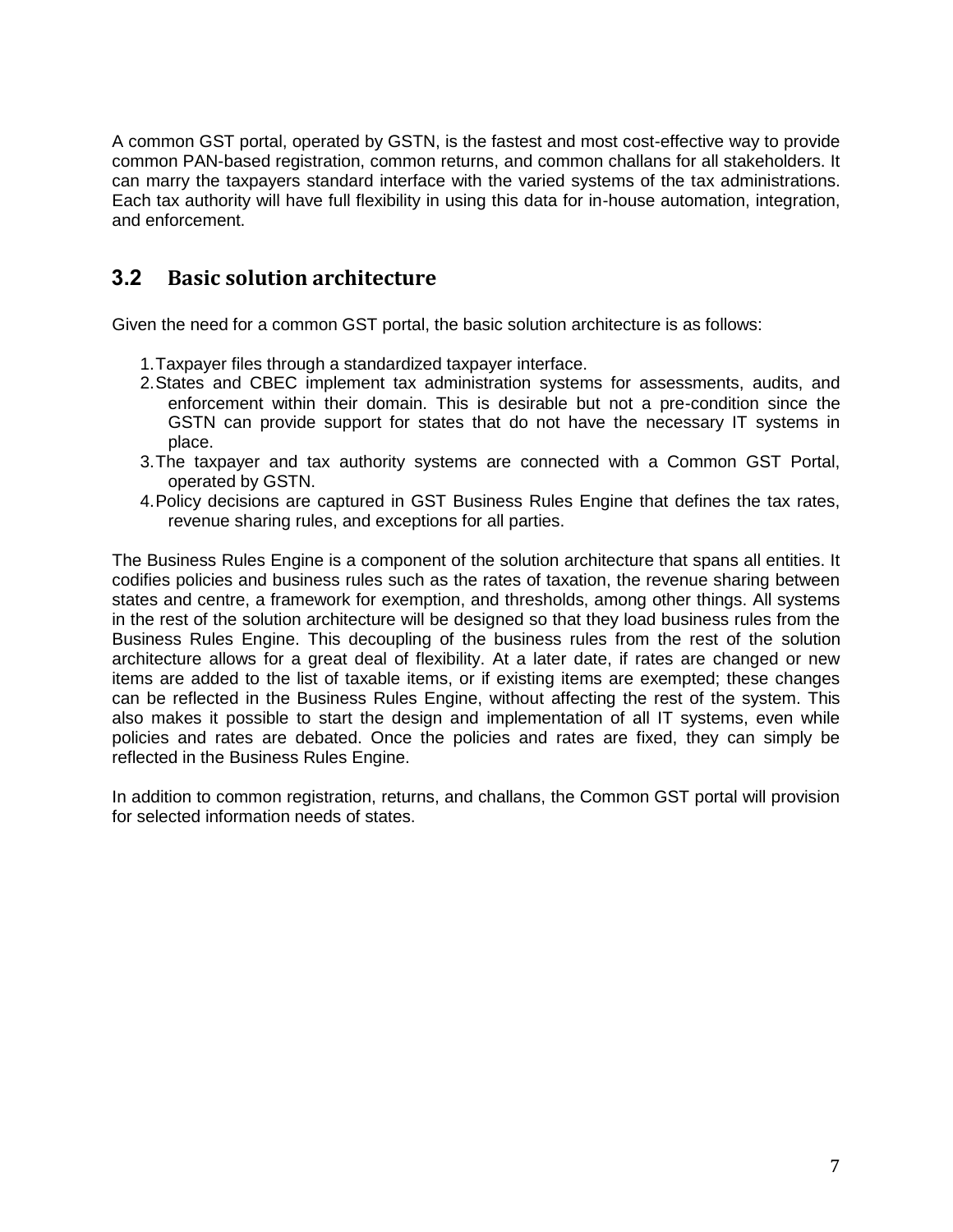## **3.3 Information Flow**

.

#### Information flows unmodified through Common GST Portal to states and CBEC Common GST Portal will also integrate with systems of CBDT, MCA, etc.



**Figure 5: Information flow**

The information flows are shown in Figure 5 are designed keeping the constitutional autonomy of states in mind, while simultaneously building intelligence in the system to plug leakages. The common GST portal is simply a pass-through device. The taxpayer files the return with GSTN, which keeps a copy of the return for analysis, and forwards it in near real-time to the respective state and CBEC. The taxpayer pays the actual duty in the bank, which uploads only the challan details into the GSTN. Actual funds never pass through the GSTN.

The common GST portal reconciles the returns and the challans. In addition to its pass-through role, the common GST portal also plays two other critical roles:

- 1.It acts as a tax booster, matching the input tax credits in the returns to detect tax evasion. It can also integrate with various other systems at MCA, CBDT for verification of PAN or other corporate information and perform data mining and pattern detection to detect tax fraud. It sends this information as alerts/ reports to the respective tax authorities.
- 2.It also computes inter-state settlement, netting IGST across states.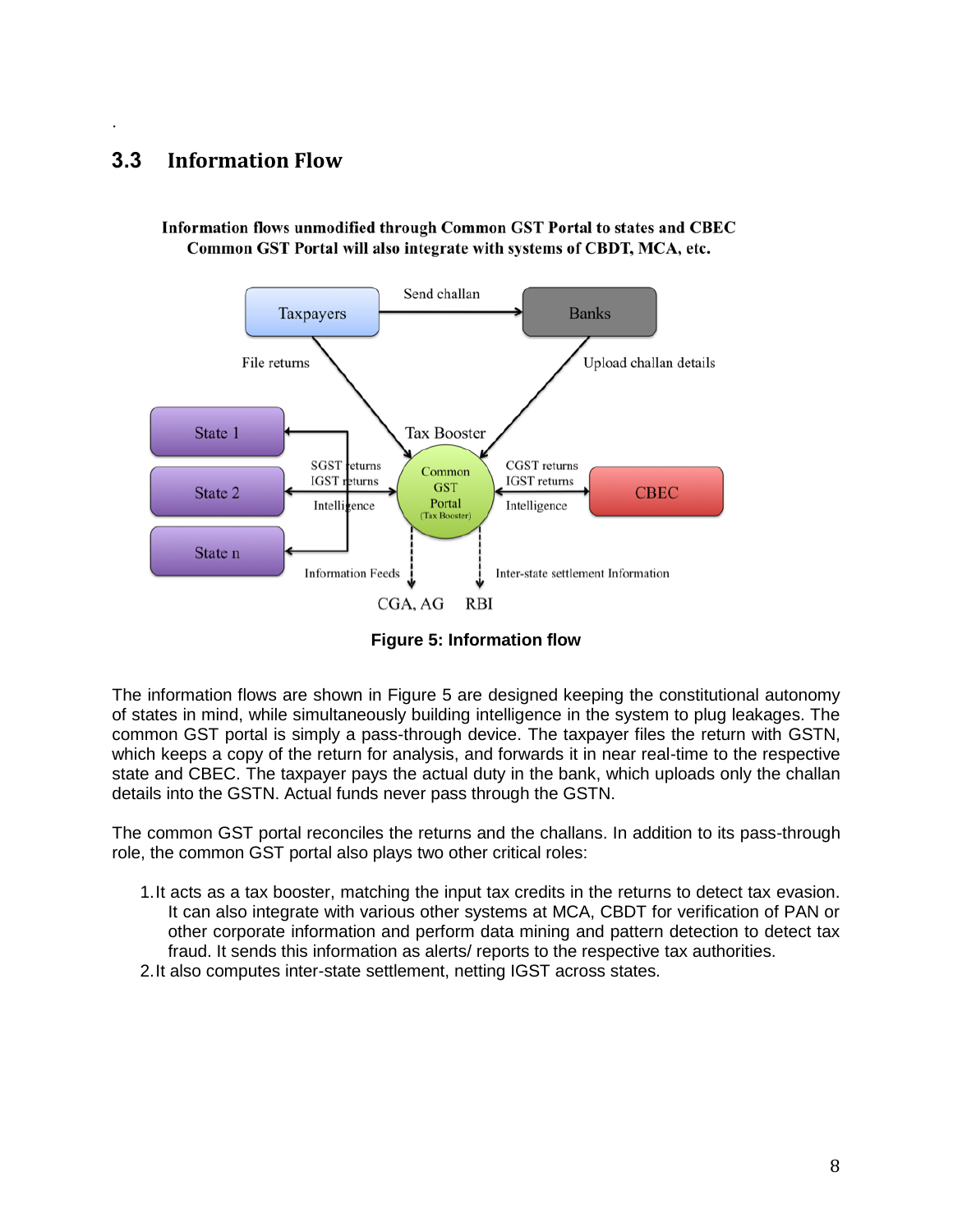#### **3.4 Funds flow**

State funds flow directly from taxpayers to the states Centre funds flow directly from taxpayers to centre



Just like the information flows, the funds flows (Figure 6) are also designed keeping the constitutional autonomy of states in mind. The design ensures smooth and timely availability of funds as soon as they are deposited. The SGST funds that are intended for the states directly go from the taxpayer to the state treasuries. Similarly, the CGST funds go directly to the centre. With the help of information from GSTN, IGST will be settled between states and centre by RBI.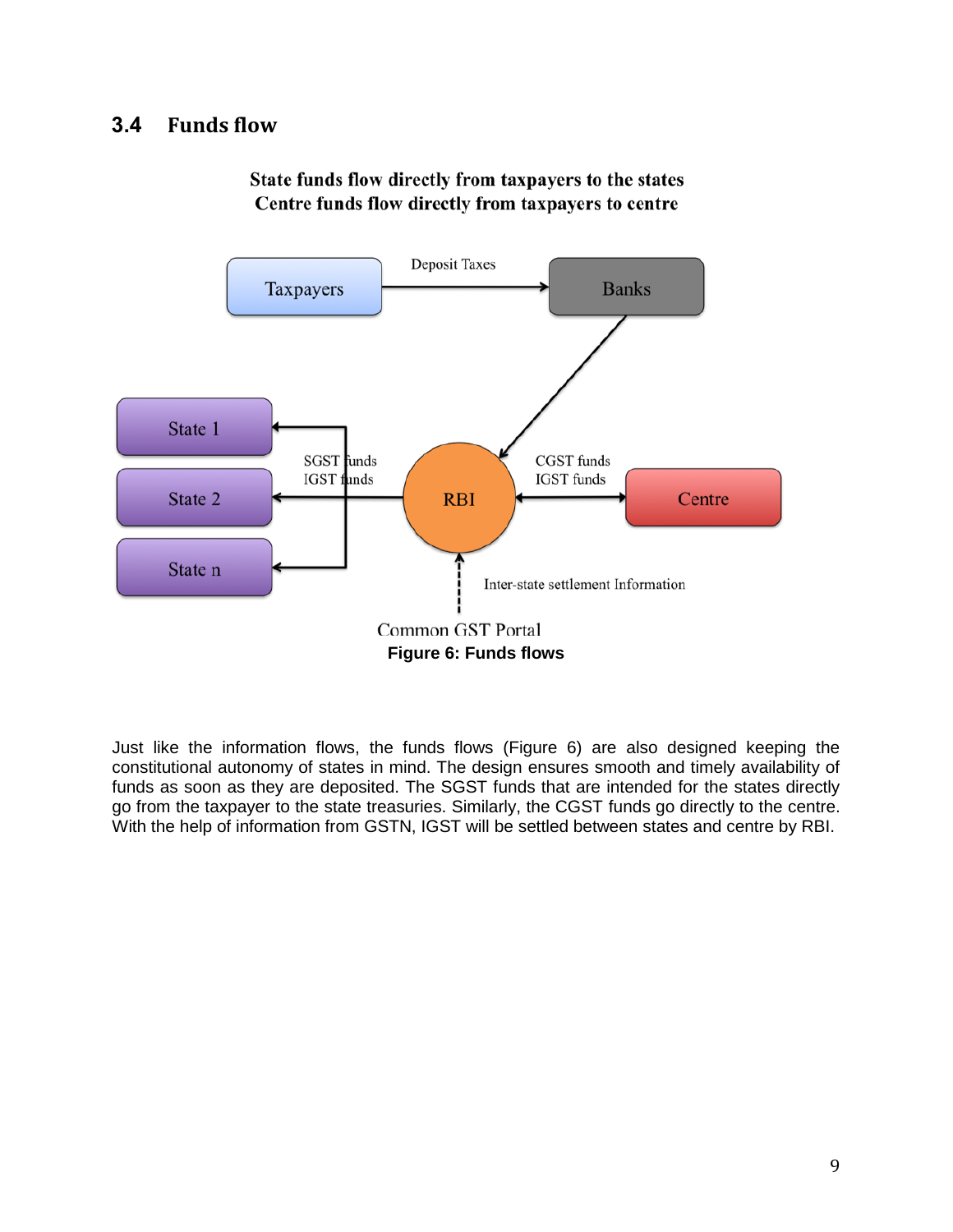#### **4. Tax Booster**

#### **4.1 Tax computation and accounting**



**Figure 7: Levels of granularity for returns**

The tax returns can be filed at various levels of granularity, as shown in Figure 7.

- 1.**Aggregate level:** A taxpayer aggregates all his sales and purchases made across all the customers/ vendors and files one return.
- 2.**Dealer level:** A taxpayer aggregates all his sales and purchases made across all the customers/ vendors and files one return along with the transactions consolidated customer/ vendor wise.
- 3.**Invoice level:** A taxpayer aggregates all his sales and purchases made across all the customers/ vendors and files one return along with the transactions details provided invoice wise.
- 4.**Line item level:** A taxpayer aggregates all his sales and purchases made across all the customers/ vendors and files one return along with the invoice wise transactions capturing item wise details as well.

Invoice level detail is necessary for the reconciliation of tax deposits, and the end-to-end reconciliation of ITC. An effective IGST implementation may also require invoice-level details. A number of states are capturing invoice details even in the existing VAT systems. It is proposed to follow a two-pronged approach with Dealer level granularity of returns in the first phase followed by invoice level in the next phase. This issue is currently being discussed in the IT sub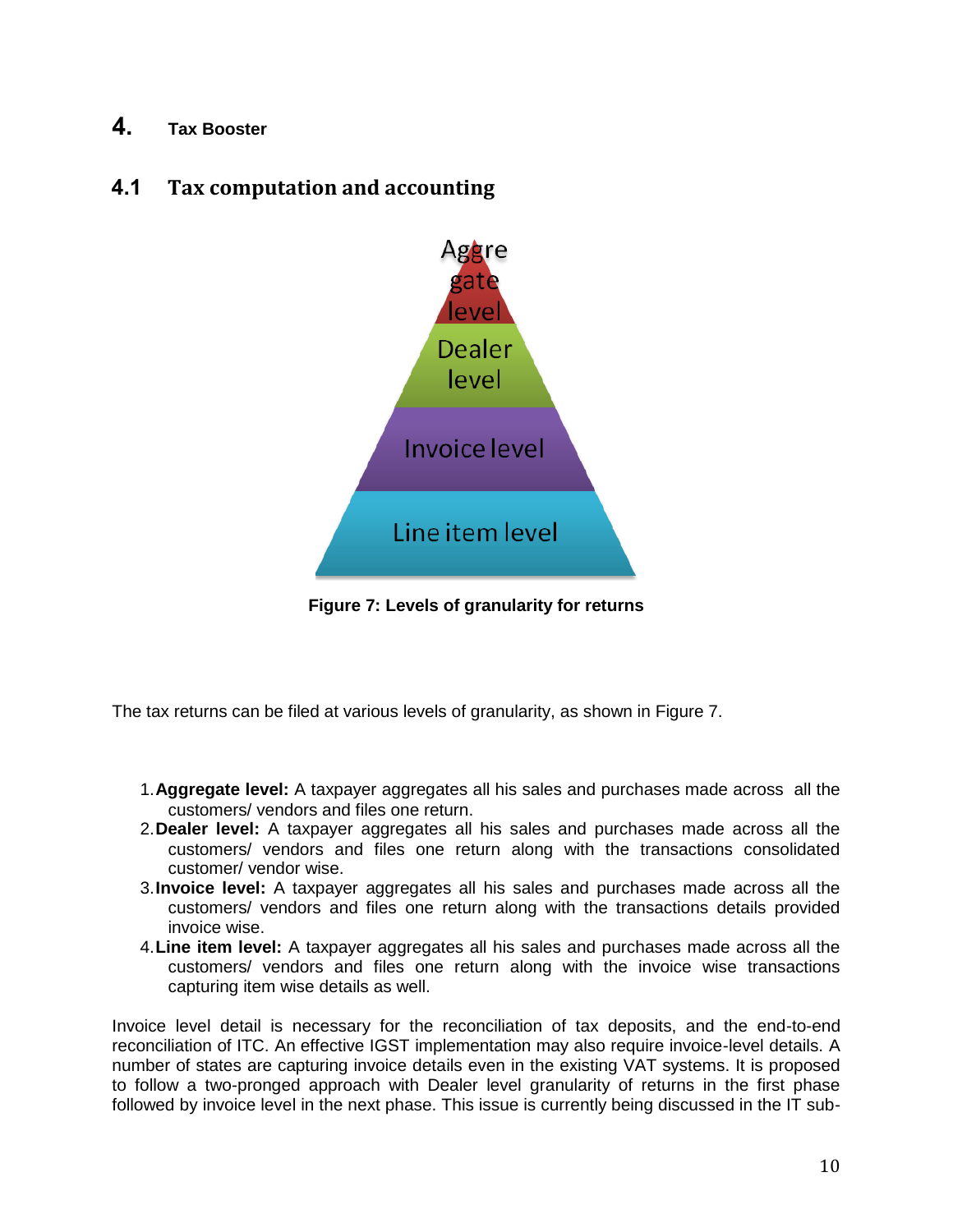working group for evolving consensus.

There has been some concern around reconciliation of ITC at invoice-level detail due to the sheer volume of data. However, this scale is no different than what organizations such as NSE, NSDL, RBI, and banks handle on a daily basis. Experience at states that have implemented this also shows that match quality is low initially, but improves significantly over time.

## **4.2 Tax booster**

| <b>Type of fraud</b>              | <b>Common GST Portal: Intelligence</b><br>based deterrence |
|-----------------------------------|------------------------------------------------------------|
| <b>Fraudulent bills</b>           | Matching                                                   |
| Improper Input Tax Credit         | Matching                                                   |
| Fraudulent use of 'exempt' rules  | Electronic returns                                         |
| False payment proofs              | Electronic challans                                        |
| Unrecorded sales                  | Data mining                                                |
| Misuse of composition method      | Data mining                                                |
| Wrongful application of lower tax | Data mining                                                |
| Under-invoicing                   | Data mining                                                |
| Non-existent dealers              | Data mining                                                |

**Figure 8: Types of frauds**

As taxpayers start filing invoice level returns, the common GST portal can start analysing the data for tax evasion and fraud. Common formats for returns and payments, combined with electronic filing and electronic payments, and a standardized PAN-based registration makes the data consistent, and amenable to mining.

Some of the common frauds, and how they may be combated are shown in Figure 8. Assuming VAT collections of Rs.1,50,000 crores across all states, and a potential for a 20% increase in collections, the common GST portal can lead to additional revenues of up to Rs.30,000 crores.